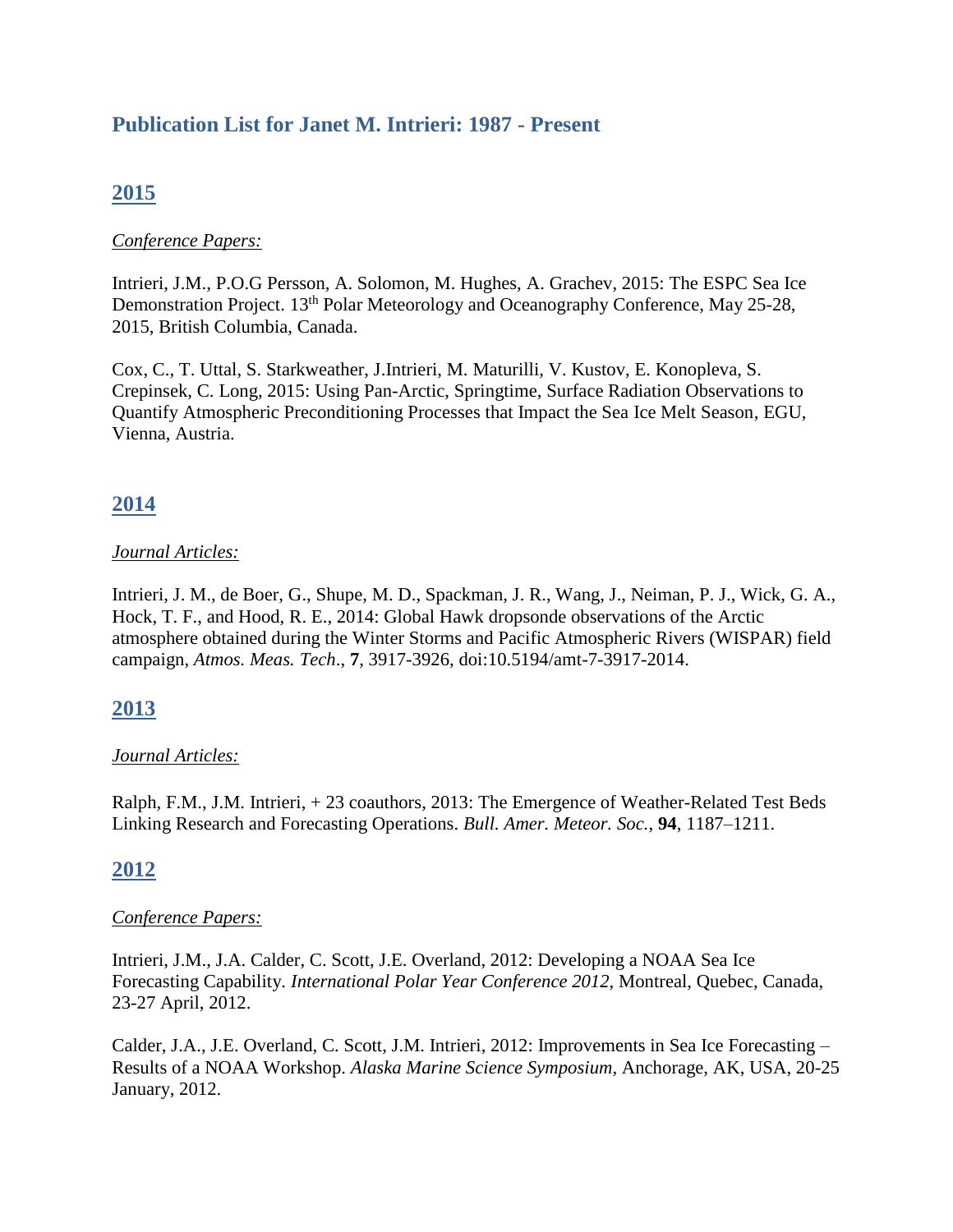Spackman, J.R., G. A. Wick, M. L. Black, F. M. Ralph, Y. Song, P. J. Neiman, J. Intrieri, T. Hock, B. H. Lambrigtsen, and R. E. Hood, 2012: The Winter Storms and Pacific Atmospheric Rivers (WISPAR) Experiment: Demonstrating NOAA Operational and Research Applications with the NASA Global Hawk. *16th Symposium on Integrated Observing and Assimilation Systems for the Atmosphere, Oceans, and Land Surface*, AMS, New Orleans, LA, USA, 23-27 January, 2012.

### *Reports:*

Intrieri, J.M., 2011: NOAA Sea Ice Forecasting – Workshop Summary. 20 pp.

# **2010/2011**

### *Conference Papers:*

Intrieri, J.M., J.A. Calder, 2010: A NOAA Sea Ice Forecasting Project. *3 rd Ice-Diminished Arctic Symposium*, Annapolis, MD, USA, 9-11 June, 2010.

Intrieri, J.M., J.R. Spackman, M. Hughes, P.J. Neiman, G.A. Wick, T. Hock, S.V. Nghiem, R.E. Hood, 2012: Global Hawk Dropsonde Observations of the Arctic Atmosphere from March 9-10, 2011. *Fall 2011 Meeting of the American Geophysical Union*, San Francisco, CA, USA, 5-9 December, 2011.

## **2008/9**

### *Conference Papers:*

Darby L.S., M.J. Post, R. M. Banta, J.M. Intrieri, W.A. Brewer, W.L. Eberhard, R.M. Hardesty, R. Marchbanks, R. Richter, S. Sandberg, and A. Weickmann, 2008: NOAA's TEACO Doppler Lidar – A short history, *24th International Laser Radar Conference*, Boulder, Colorado, USA, 23 - 27 June 2008.

## **2006/7**

### *Journal Articles:*

Wolfe, D.E., C.W. Fairall, D.C. Welsh, M. Ratterree, A.W. Brewer, J.M. Intrieri, C.J. Senff, B.J. McCarty, S. Tucker, D.C. Law, A.B. White, and D.E. White: Shipboard multisensor merged wind profiles from the New England Air Quality Study 2004. *J. Geophys. Res.*, 112, D10S15, doi:10.1029/2006JD007344

### *Conference Papers:*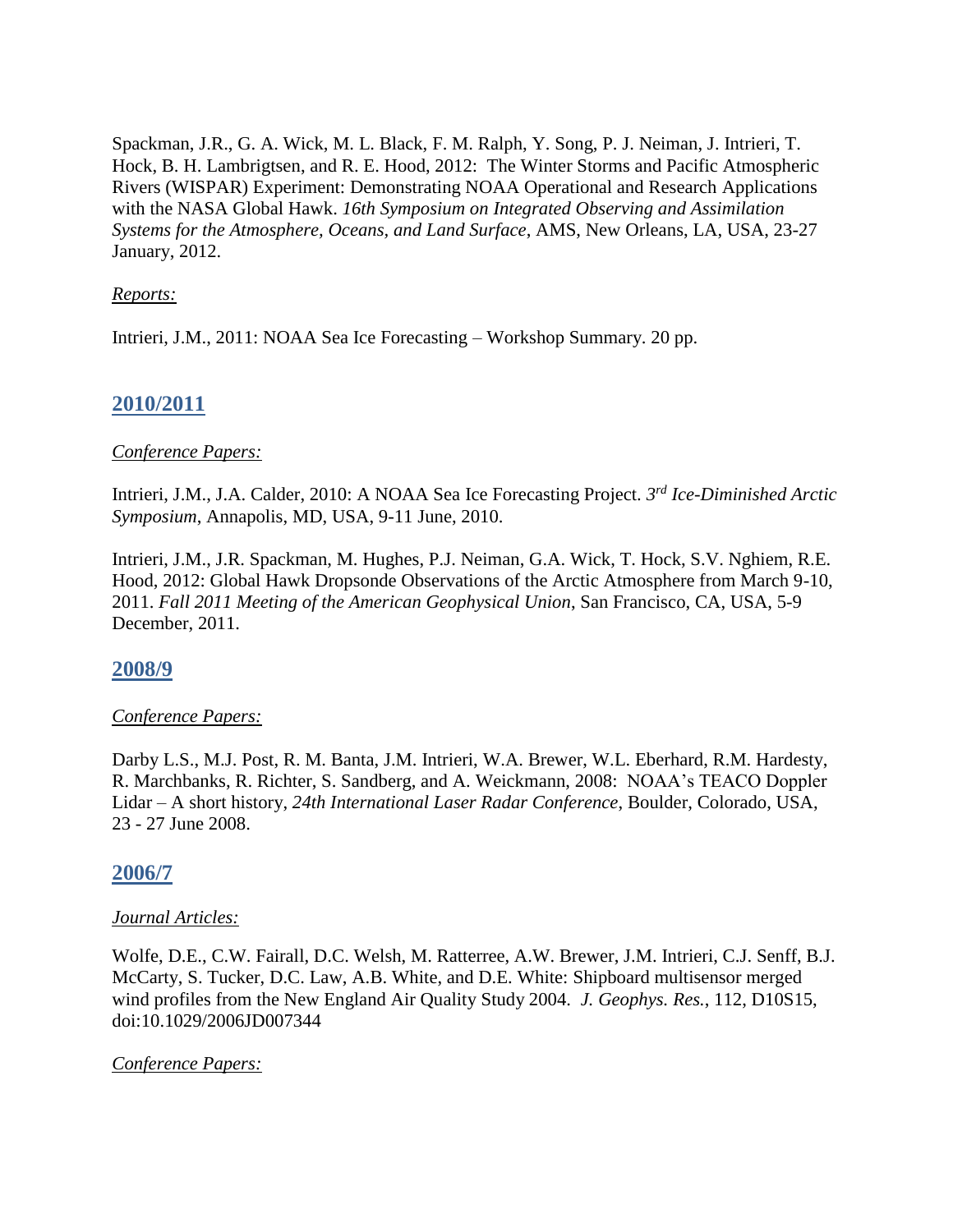Senff, C.J., R.M. Banta, R.M. Hardesty, W.A. Brewer, R.J. Alvarez II, S.P. Sandberg, S.C. Tucker, J.M. Intrieri, L.S. Darby, A.B. White, J.M. Wilczak and I.V. Djalalova, Vertical structure and transport of ozone over the northeastern United States: Lidar observations and comparisons with air quality forecast models, 7th International Symposium on Tropospheric Profiling: Needs and Technologies, 2006.

# **2005**

## *Journal Articles:*

Zuidema, P., B. Baker, Y. Han, J. Intrieri, J. Key, P. Lawson, S. Matrosov, M. Shupe, R. Stone, And T. Uttal, 2005: An Arctic Springtime Mixed-Phase Cloudy Boundary Layer Observed during SHEBA. J. Atmos. Sci., 62, 160-176.

## *Conference Papers:*

Wolfe, D.E., C.W. Fairall, M. Ratterree, A.W. Brewer, J.M. Intrieri, B.J. McCarty, S. Tucker, and D.C. Law, 2005: Multi-Sensor wind profiles from NEAQS 2004: Rawindsonde, Radar Wind Profiler, LIDAR, C-Band radar. SMOI meeting, American Meteorological Society, June 2005 Savannah, GA.

Intrieri, J.M., and M.D. Shupe, 2005: The NSA / SHEBA Cloud and Radiation Comparison Study. Eighth Conference on Polar Meteorology and Oceanography, AMS, 9-12 January, 2005, San Diego, CA.

## **2004/2003**

## *Journal Articles:*

Intrieri, J.M. and M.D. Shupe, 2004: Characteristics and Radiative Effects of Diamond Dust over the Western Arctic Ocean region. Journal of Climate, 17, 2953-2960.

Shupe, M.D., and J.M. Intrieri, 2004: Arctic surface cloud forcing at SHEBA, Part 1: The impact of cloud properties, surface albedo, and solar zenith angle. Journal of Climate, 17, 616-628.

Gultepe, I., G.A. Isaac, J. Key, J. Intrieri, D.O'C. Starr, and K.B. Strawbridge, 2004: Dynamical and microphysical characteristics of Arctic clouds using integrated observations collected over SHEBA during the April 1998 FIRE.ACE flights of the Canadian Convair. Met. and Atmos. Physics, 1-28.

## *Conference Papers:*

Intrieri, J.M., and M.D. Shupe, 2004: Arctic cloud forcing determined by lidar cloud measurements and broadband surface radiometers. International Laser Radar Conf., 12-16 July, 2004, Matera, Italy, ESA SP-561, 573-776.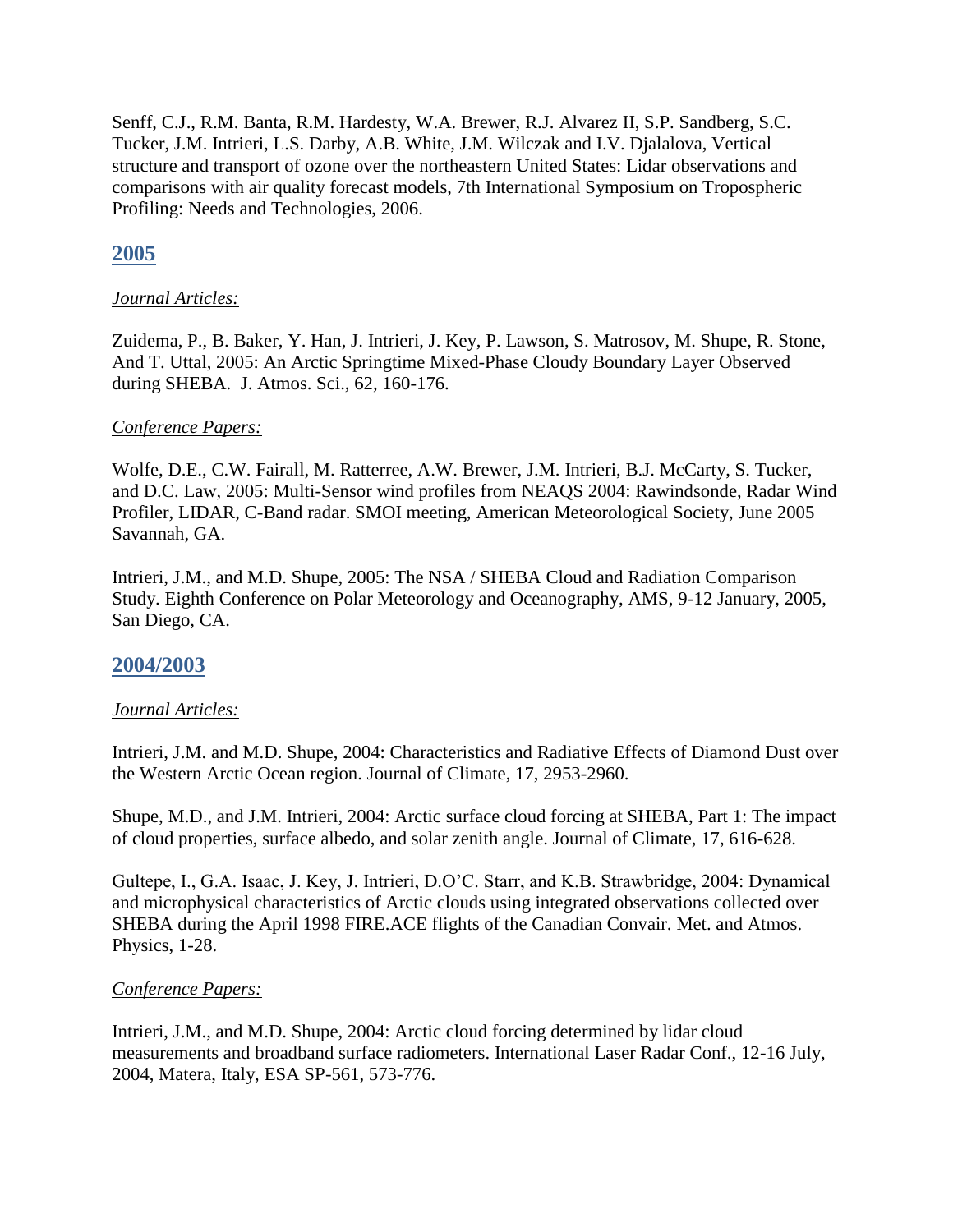Brewer, W.A., J.M. Intrieri, C. Senff, 2003: Tropospheric Profiling Conference, American Meteorological Society, Boston, MA, Liepzig, Germany, Sept. 15-19, 2003,.

Zuidema, P., J.M. Intrieri, S.Y. Matrosov, M.D. Shupe, and T. Uttal, B. Baker, and P. Lawson, 2003: Four studies of Arctic mixed-phase clouds with high liquid water paths from SHEBA/FIRE/ACE. ARM Conference Paper, Broomfield, CO, May 31-April 3, 2003.

Zuidema, P., B.B. Baker, J.M. Intrieri, P. Lawson, S.Y. Matrosov, and M.D. Shupe, 2003: Studies of Arctic mixed-phase clouds from SHEBA/FIRE/ACE: May 1-10 case study. Proc. 7th Conf. on Polar Met. and Ocean., AMS, 12-16 May, Hyannis, MA.

M.D. Shupe and J.M. Intrieri, 2003: Cloud radiative forcing of the Arctic surface: The influence of cloud properties, surface albedo, and solar zenith angle. ARM Conference Paper, Broomfield, CO, May 31-April 3, 2003.

## **2000/2001/2002**

### *Journal Articles:*

Intrieri, J. M., C. W. Fairall, M. D. Shupe, P. O. G. Persson, E. L. Andreas, P. S. Guest, and R. E. Moritz, An annual cycle of Arctic surface cloud forcing at SHEBA, J. Geophys. Res., 107(C10), 8039, doi:10.1029/2000JC000439, 2002.

Intrieri, J. M., M. D. Shupe, T. Uttal, and B. J. McCarty, An annual cycle of Arctic cloud characteristics observed by radar and lidar at SHEBA, J. Geophys. Res., 107(C10), 8030, doi:10.1029/2000JC000423, 2002.

Bretherton, C.S., S.R. DeRoode, C. Jakob, and J. Intrieri, 2002: A comparison of the ECMWF forecast model with observations over the annual cycle at SHEBA. J. Geophys. Res.

Beesley, J.A., C.S. Bretherton, C. Jakob, E.L Andreas, J.M. Intrieri, and T. Uttal, 2002: A comparison of cloud and boundary-layer variables in the ECMWF forecast model with observations at SHEBA. J. Geophys. Res.

Schweiger, A., R. Lindsay, J. Francis, J. Key, J. Intrieri, M. Shupe, 2002: Validation of TOVS Path-P data during SHEBA. J. Geophys. Res.

Uttal, T., J.A. Curry, M.G. McPhee, D.K. Perovich, R.E. Moritz, J.A. Maslanik, P.S. Guest, H.L Stern, J.A. Moore, R. Turenne, A. Heiberg, M.C. Serreze, D.P. Wylie, O.G.Persson, C.A. Paulson, C. Halle, J.H. Morison, P.A. Wheeler, A. Makstas, H. Welch, M.D. Shupe, J.M. Intrieri, K. Stamnes, R.W. Lindsey, R. Pinkel, W.S. Pegau, T.P. Stanton, and T.C. Grenfeld, 2002: The Surface Heat Budget of the Arctic Ocean. Bull. Amer. Meteor. Soc., 83, 255-275. Key, J.R., and J.M. Intrieri, 2000: Cloud particle phase determination with the AVHRR. J. Appl. Meteor., 39, 1797-1804.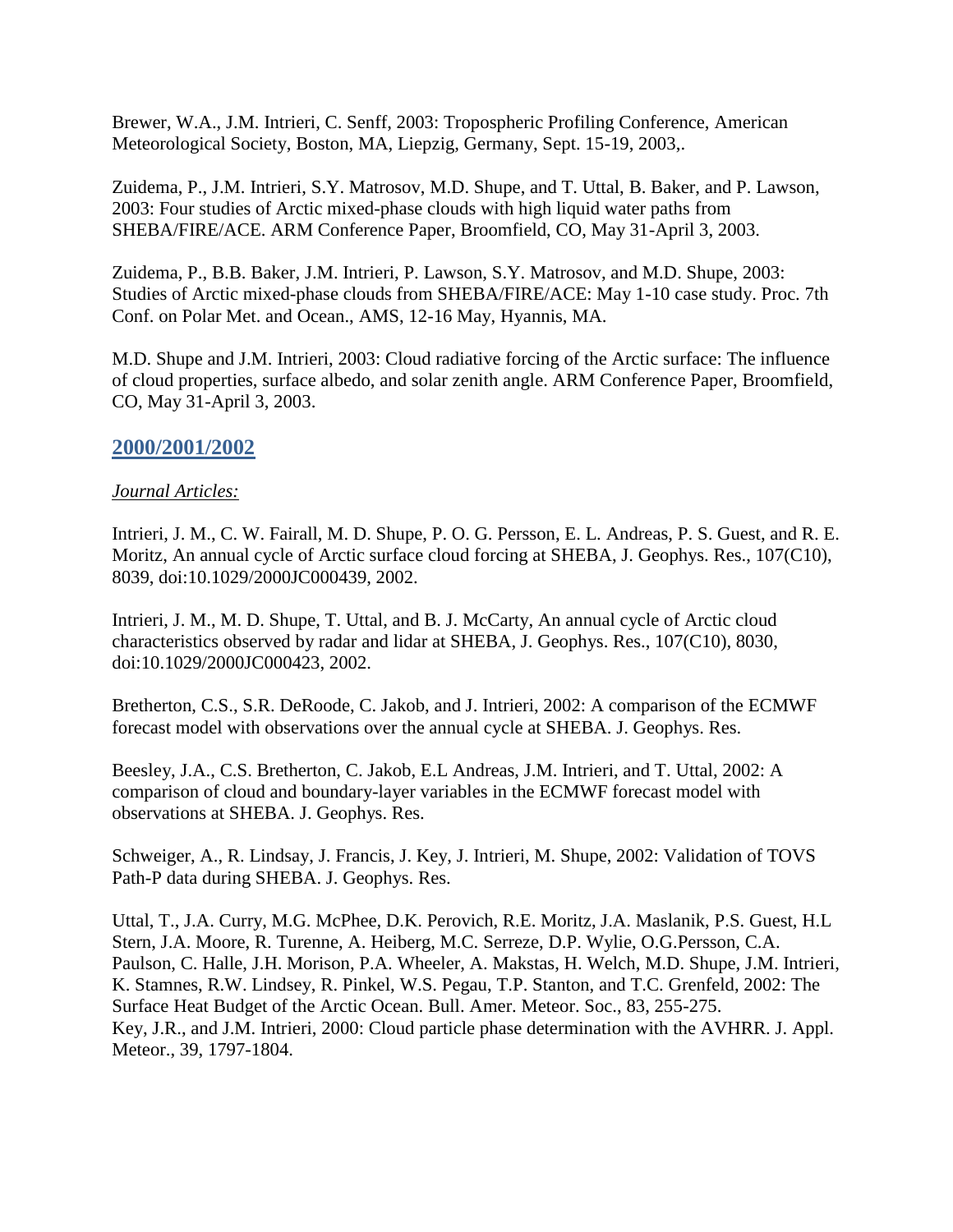Pinto, J.O., J.A. Curry, J.M. Intrieri, 2001: Cloud-aerosol interactions during autumn over the Beaufort Sea. J. Geophys. Res., 106, 15077-15097.

Curry, J.A., P. Hobbs, M. King, D. Randall, P. Minnis, G. Isaac, J. Pinto, T. Uttal, A. Bucholtz, D. Gripe, H. Gerber, C. Fairall, T. Garrett, J. Hudson, J.M. Intrieri, C. Jakob, T. Jensen, P. Lawson, D. Marcotte, L. Nguyen, P. Pilewski, A. Rangno, D. Rogers, K. Strawbridge, F. Valero, A. Williams, D. Wylie, 2000: FIRE Arctic Clouds Experiment. Bull. Amer. Meteor. Soc., 81, 5- 29.

### *Conference Papers:*

Intrieri, J.M., and M.D. Shupe, 2002: Sensitivity of Surface Cloud Radiative Forcing to Arctic Cloud Properties. 11th Conf. Atmospheric Radiation, American Meteorological Society, Ogden, UT, 3-7 June, 2002.

Intrieri, J.M., W.L. Eberhard, R.J. Alvarez, II, and S.P. Sandberg, 2000: The NOAA Depolarization and Backscatter Unattended Lidar System: A Review of Arctic, Tropical and Mid-latitude Cloud Observations. Proceedings, International Laser Radar Conf., Vichy, France, 10-14 July, 2000.

Intrieri, J.M. and S.P.Sandberg, 2000: Observations of High-Level Cirrus Clouds by the NOAA Depolarization Lidar during NAURU 99. ARM Science Team Meeting. San Antonio, TX 13-17 March, 2000.

Intrieri, J.M., B.J. McCarty, W.L. Eberhard, and R.J. Alvarez, 2000: Liquid water phase in the Arctic atmosphere. Symp. On Lidar Atmospheric Monitoring, 9-14 Jan. 2000, Long Beach, CA, American Meteorological Society, Boston, MA., 40-43.

Ph.D. Dissertation: Arctic clouds and their radiative impact on the surface. Department of Aerospace Engineering Sciences. University of Colorado, December 4, 2002

## **1999**

## *Journal Articles:*

Perovich, Andreas, Curry, Eiken, Fairall, Grenfell, Guest, Intrieri, Kadko, Lindsay, McPhee, Morison, Moritz, Paulson, Pegau, Persson, Pinkel, Richter-Menge, Stanton, Stern, Strum, Tucker, Uttal, 1999: Year on ice gives climate insights. EOS, 80, 41.

### *Conference Papers:*

Intrieri, J.M., C.W. Fairall, and B.J. McCarty, 1999: Lidar-derived Arctic could properties and radiation measurements during the polar winter season at SHEBA. Proceedings, 5th Conf. on Polar Meteorology and Oceanography, 10-15 January 1999, Dallas, TX, American Meteorological Society, Boston, MA, 154-157.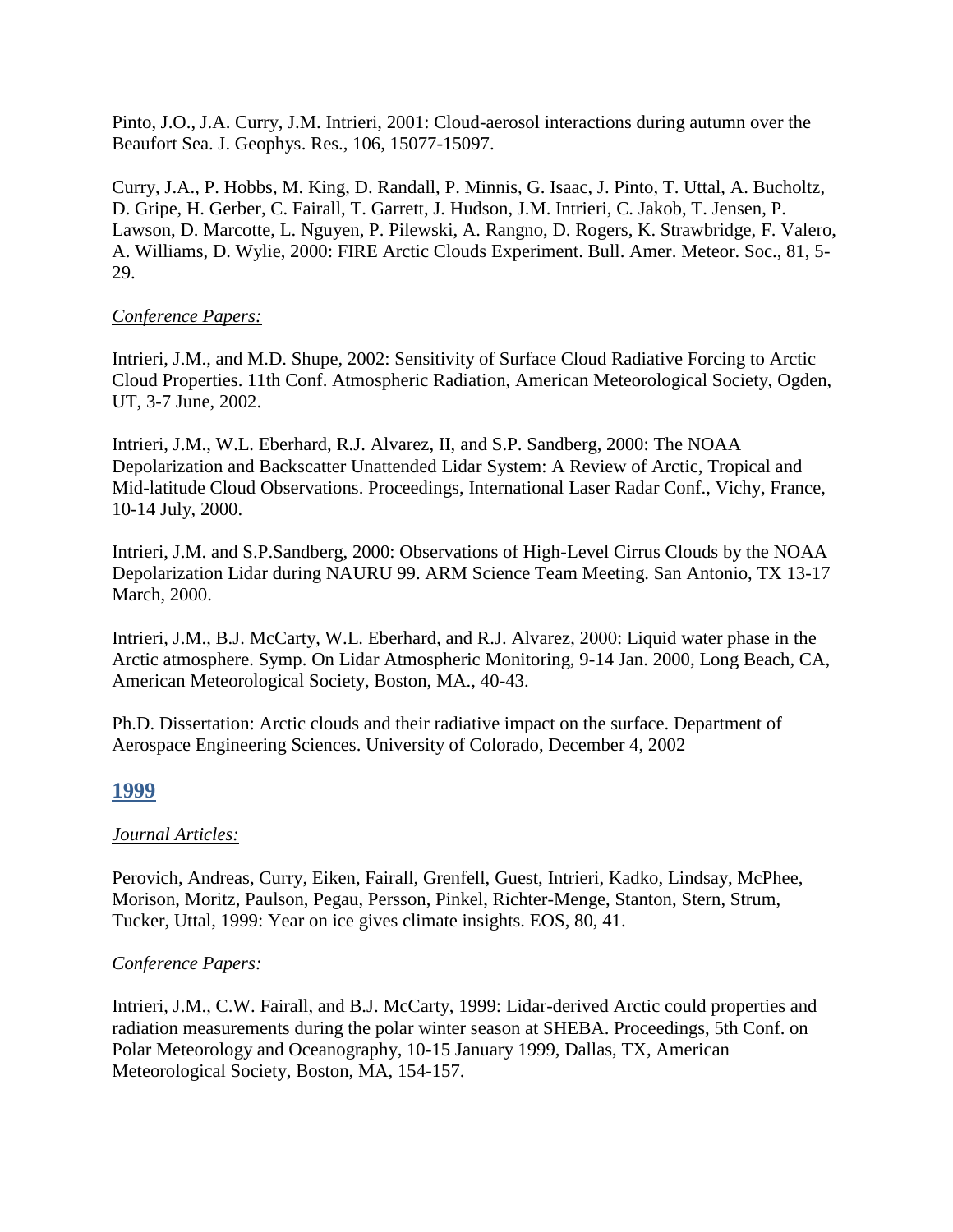Intrieri, J.M., W.L. Eberhard, R.J. Alvarez, II, S.P. Sandberg, and B.J. McCarty, 1999: Cloud statistics from lidar at SHEBA. Proceedings, 5th Conf. on Polar Meteorology and Oceanography, 10-15 January 1999, Dallas, TX, American Meteorological Society, Boston, MA, 233-236.

Jensen, T.L., J. M. Intrieri, and T. Uttal, 1999; Comparisons of in situ measurements with lidar in mixed-phase clouds during FIRE.ACE. 5th Conf. on Polar Meteorology and Oceanography, 10- 15 January 1999, Dallas, TX, American Meteorological Society, Boston, MA.

Persson, P.O.G., T. Uttal, J. M. Intrieri, C.W. Fairall, E.A. Andreas, and P.S. Guest, 1999: Observations of large thermal transitions during the Arctic night from a suite of sensors at SHEBA. Proceedings, 3rd Symposium on Integrated Observing Systems, 10-15 January, Dallas, TX, American Meteorological Society, Boston, MA.

## **1998**

## *Conference Papers:*

Intrieri, J.M., W.L. Eberhard, R.J. Alvarez, II, K.R. Healy, 1998: Arctic cloud measurements obtained with the ETL unattended lidar system. Proceedings, Conf. on Cloud Physics, 17-21 August, Everett, WA., American Meteorological Society, Boston, MA.

Alvarez, R.J., II, W.L. Eberhard, J.M. Intrieri, S.P. Sandberg, K.W. Koenig, 1998: Cloud Backscatter and Phase Measurements in the Arctic Using ETL's DABUL Lidar. Proceedings, 4th Inter. Symp. on Tropospheric Profiling, 20-25 Sept., Snowmass, CO, American Meteorological Society, Boston, MA., 7-9.

Alvarez, R.J., II, W.L. Eberhard, J.M. Intrieri, C.J. Grund, and S.P. Sandberg, 1998: A depolarization and backscatter lidar for unattended operation in varied meteorological conditions. Proceedings, 10th Symposium on Meteor. Obs. and Instrumentation, 11-16 January, Phoenix, AZ, American Meteorological Society, Boston, MA., 140-144.

# **1997**

## *Conference Papers:*

Eberhard, W.L., S.Y. Matrosov, A.S. Frisch, and J.M. Intrieri, 1997: Microphysical retrievals from simultaneous radar and optical measurements. WMO Cloud Workshop, 23-27 June, Mexico City, Mexico.

Intrieri, J.M., W.A. Brewer, and W.L. Eberhard, 1997: Performance of the mini-MOPA, CO2 Doppler, Cloud Lidar at CART. ARM Science Team Meeting, 3-7 March, San Antonio, TX.

Eberhard, W.L., J.M. Intrieri, and G.L. Feingold, 1997: Lidar and radar as partners in cloud sensing. Proceedings, Optical Remote Sensing of the Atmosphere, 10-14 Feb., 1997, Santa Fe, NM, Optical Soc. America.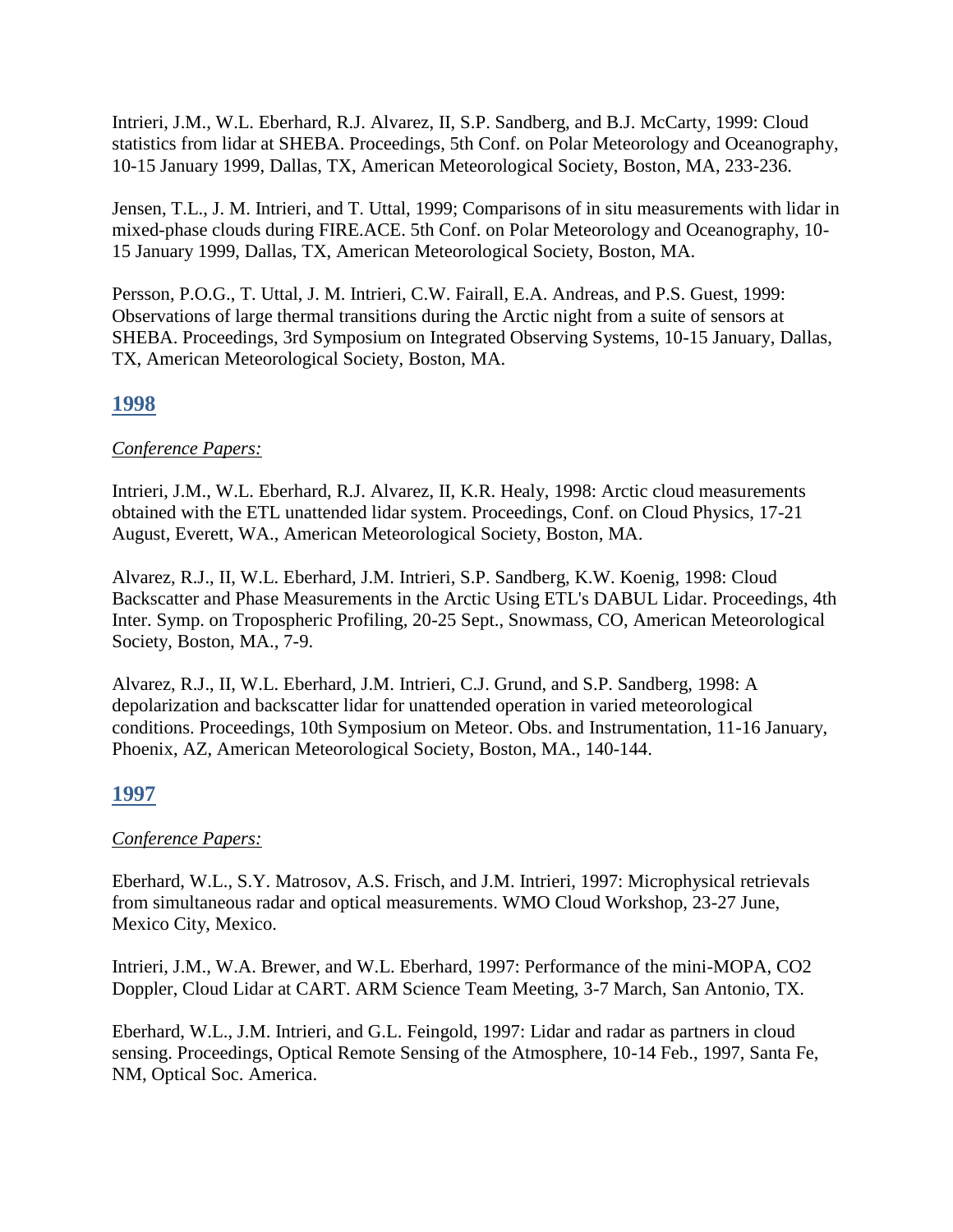## **1996**

#### *Conference Papers:*

Intrieri, J.M., J.A. Goldstein, J.A Curry: 1996: Microphysical and radiative properties of Arctic cirrus clouds obtained during the BASE 94 field experiment. International Radiation Symposium 2, Fairbanks, Alaska, 19 - 24 August, 1996.

## **1995**

#### *Journal Articles:*

Intrieri, J.M., W.L. Eberhard, T. Uttal, J.B. Snider, Y. Han, J.A. Shaw, B.W. Orr, and S.Y. Matrosov, 1995: Multi-wavelength observations of a developing cloud system: The FIRE II 26 November 1991 case study. J. Atmos. Sci., 52, 4079-4093.

Uttal, T., W.L. Eberhard, E.E. Clothiaux, J.M. Intrieri, and T.P. Ackerman, 1995: Cloud boundaries during FIRE II. J. Atmos. Sci., 52, 4276-4284.

Matrosov, S.Y., A.J. Heymsfield, J.M. Intrieri, and J.A. Snyder, 1995: Comparison of groundbased remote sensor and aircraft data. J. Atmos. Sci., 52, 4128-4142.

Baum, B.A., T. Uttal, M. Poellet, T.P. Ackerman, J.M. Alvarez, J.M. Intrieri, D.O'C. Starr, J. Titlow, V. Tovinkere, and E.E. Clothiaux, 1995: Satellite remote sensing of multiple cloud layers. J. Atmos. Sci., 52, 4210-4230.

### *Conference Papers:*

Hardesty, R.M. and J.M. Intrieri, 1995: Doppler lidar measurements of wind and turbulence in the marine boundary layer. Proceedings, COMEAS 95, 3-6 April, Atlanta, GA., IEEE, Piscatawy, NJ., 148-150.

Eberhard, W.L. and J.M. Intrieri, 1995: Cloud parameters from infrared lidar used singly and in combination with radar and infrared radiometer. Proceedings, COMEAS 95, April 3-6, Atlanta, GA., IEEE, Piscataway, NJ., 129-131.

Eberhard, W.L., and J.M. Intrieri, 1995: Cirrus physical and radiative parameters from simultaneous lidar, radar, and infrared radiometer measurements. Proceedings, Optical Remote Sensing of the Atmosphere, Feb. 5-9, 1995, Salt Lake City, UT, Optical Society of America, Washington, DC., 179-181.

Intrieri, J.M., R.A. Kropfli, J.J. Bates, A.J. Bedard, Jr., C. Fairall, L. Fedor, C. King, J. Palmer, A. White, J. Wilzack, R. Zamora, 1995: The San Clemente Island Ocean Probing Experiment (SCOPE). Advanced Sensor Application Program Report, Intelligence Systems Support Office, Arlington, VA, 64 pp.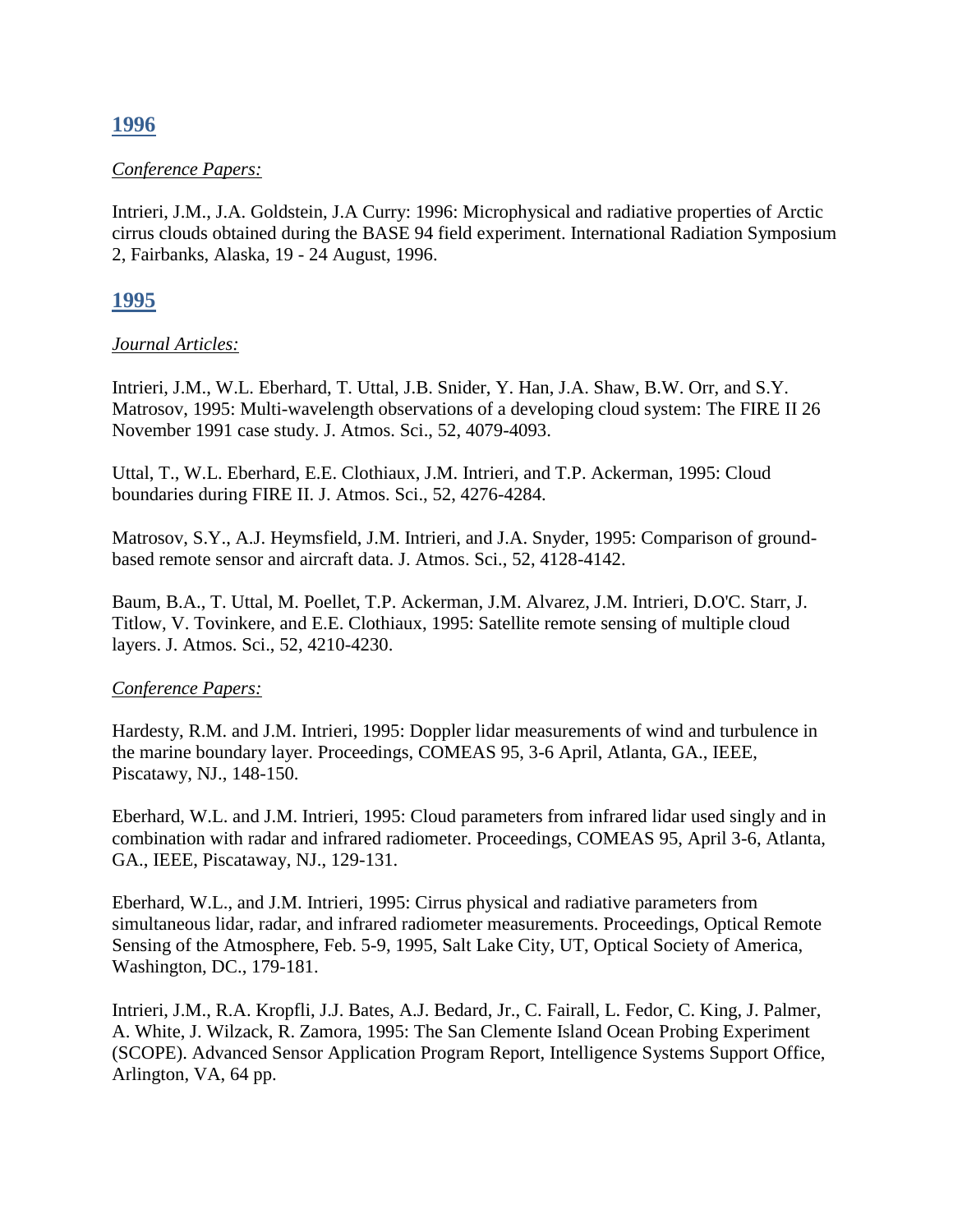# **1994**

### *Conference Papers:*

Intrieri, J.M., W.L. Eberhard, and G. Feingold, 1994: An inverse technique for obtaining cirrus cloud microphysical parameters using combined radar and lidar backscatter measurements. Proceedings, IGARSS'94, 8-12 August 1994, Pasadena, CA, 1904-1906.

Eberhard, W.L., J.M. Intrieri, and G. Feingold, 1994: Radiative and microphysical properties of cirrus observed by remote sensors at FIRE II. IGARSS'94, 8-12 August 1994, Pasadena, CA,

Young, D.F., S. Mayor, P. Minnis, J.M. Intrieri, S.Matrosov, and J. Snider, 1994: Comparison of satellite and surface-based remote sensing of cloud microphysical properties during FIRE cirrus phase II. Proceedings, 8th Conf. on Atmos. Radiation, Nashville, TN, January 23-28, 1994, American Meteorological Society, Boston, MA, 231-233.

Eberhard, W.L., J.M. Intrieri, and G. Feingold, 1994: Cirrus radiative and microphysical properties from combined lidar, radar, and infrared radiometer measurements at FIRE II. Proceedings, 8th Conf. on Atmos. Radiation, Nashville, TN, January 23-28, 1994, American Meteorological Society, Boston, MA, 222-224.

## **1993**

### *Journal Articles:*

Intrieri, J.M., G.L. Stephens, W.L. Eberhard, T. Uttal, 1993: A Method for determining cirrus cloud particle sizes using a lidar/radar backscatter technique. J. Appl. Meteor., 32, 1074-1082.

### *Conference Papers:*

Intrieri, J.M., and G. Feingold, 1993: Cirrus cloud optical and microphysical properties using information from the lidar and radar for the 26 November 1991 case study. FIRE Science Team Meeting, Breckenridge, CO, June 14-17, pp. 42-45.

Intrieri, J.M., and S.Y. Matrosov, 1993: Cirrus cloud particle sizes for the 26 November 1991 case study: A comparison of predicted sizes using the lidar-radar method and the radarradiometer method. FIRE Science Team Meeting, Breckenridge, CO, June 14-17, p. 46.

Smith, W.L., Jr., P. Minnis, J.M. Alvarez, T. Uttal, J.M. Intrieri, T.P. Ackerman, and E. Clothiaux, 1993: Development of methods for inferring cloud thickness and cloud base height from satellite radiance data. FIRE Science Team Meeting, Breckenridge, CO, June 14-17, pp. 26-29.

Uttal, T., W.L. Eberhard, J. Snider, J.M. Intrieri, S.Y. Matrosov, 1993: November 26 case study utilizing data collected by the NOAA Wave Propagation Laboratory. FIRE Science Team Meeting, Breckenridge, CO, June 14-17, p. 57.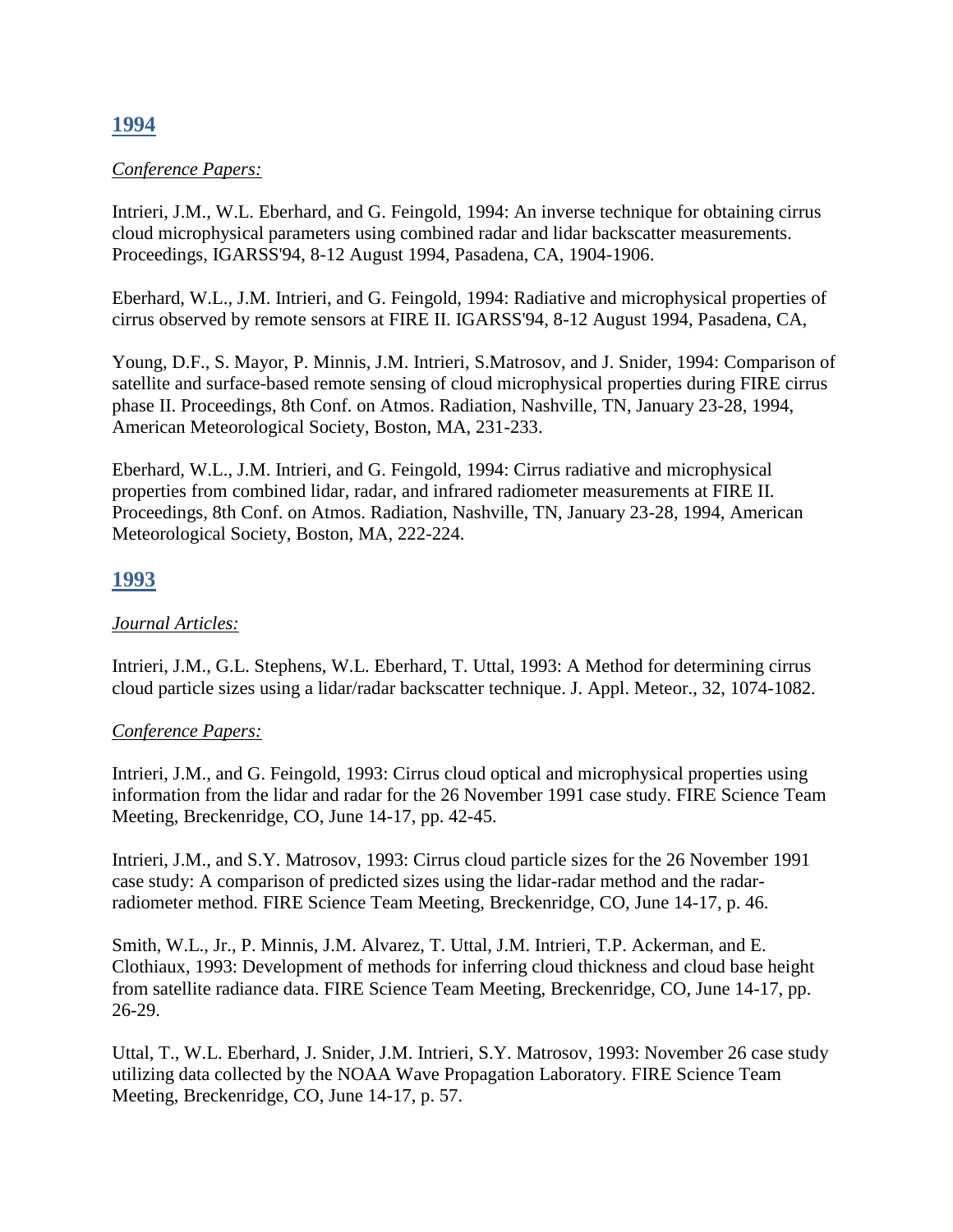Uttal, T., T.P. Ackerman, and J.M. Intrieri, 1993: Cloud boundaries during FIRE II, Part I: Comparison of 8.66 mm radar 3 mm radar and 10.6 :m. FIRE Science Team Meeting, Breckenridge, CO, June 14-17, p. 97-100.

Baum, B.A., J. Titlow, V. Tovinkere, M. Poellet, T.P. Ackerman, J. Alvarez, T. Uttal, and J.M. Intrieri, 1993: Remote sensing of multilevel clouds during FIRE IFO II. Fire Science Team Meeting, Breckenridge, CO, June 14-17, pp. 34-37.

Young, D.F., P. Minnis, T. Uttal, J.M. Intrieri, 1993: Comparison of cloud microphysical parameters derived from surface and satellite measurements during FIRE Phase II. FIRE Science Team Meeting, Breckenridge, CO, June 14-17, pp. 47-50.

Intrieri, J.M., G. Feingold, K.R. Healy, W.L. Eberhard, and T. Uttal, 1993: Cirrus Cloud Properties Derived from Simultaneous CO2 and KA-band Radar Measurements. 7th International Conf. on Laser Radar, Paris, France, July 19-25, pp. 47-50.

Intrieri, J.M., K.R. Healy, T. Uttal, A.J. Heymsfield, 1993: Combining lidar and radar measurements to derive cirrus cloud effective radii: In-situ comparisons and simplistic model results. CO-MEAS, Albuquerque, NM, March 22-25, 1993, IEEE, Piscataway, NJ, 119-122.

Uttal, T. and J.M. Intrieri, 1993: Detection of cloud boundaries using 8.66 mm radar and 10.6 :m lidar. CO-MEAS, Albuquerque, NM, March 22-25, 1993, IEEE, Piscataway, NJ, 207-210.

### *Conference Papers:*

Intrieri, J.M., W.L. Eberhard, J. Snider, and T. Uttal, 1992: Multi-wavelength observations of a cirrus cloud event from FIRE II: Preliminary lidar, radar, and radiometer measurements. Preprints, 11th International Conf. on Clouds and Precipitation, Montreal, Canada, August 17- 21, 1992, American Meteorological Society, Boston, MA, 537-540.

W.L. Eberhard, J.M. Intrieri, and R.M. Hardesty, 1992: CO2 lidar techniques for measuring three important cloud parameters. Preprints, 11th International Conf. on Clouds and Precipitation, Montreal, Canada, August 17-21, 1992, American Meteorological Society, Boston, MA, 10451048.

W.L. Eberhard, T. Uttal, K.A. Clark, R.E. Cupp, E.G. Dutton, L.S. Fedor, J.M. Intrieri, S.Y. Matrosov, J.B. Snider, and R.J. Willis, 1992: Remote sensing data from CLARET: A prototype CART data set. NOAA Technical Memorandum ERL WPL-223, 58 pp.

## **1991**

## *Conference Papers:*

Intrieri, J.M., W.L. Eberhard, and T. Uttal, 1991: Determination of cirrus cloud particle effective radii using radar and lidar backscattering data. Preprints, 25th International Conf. on Radar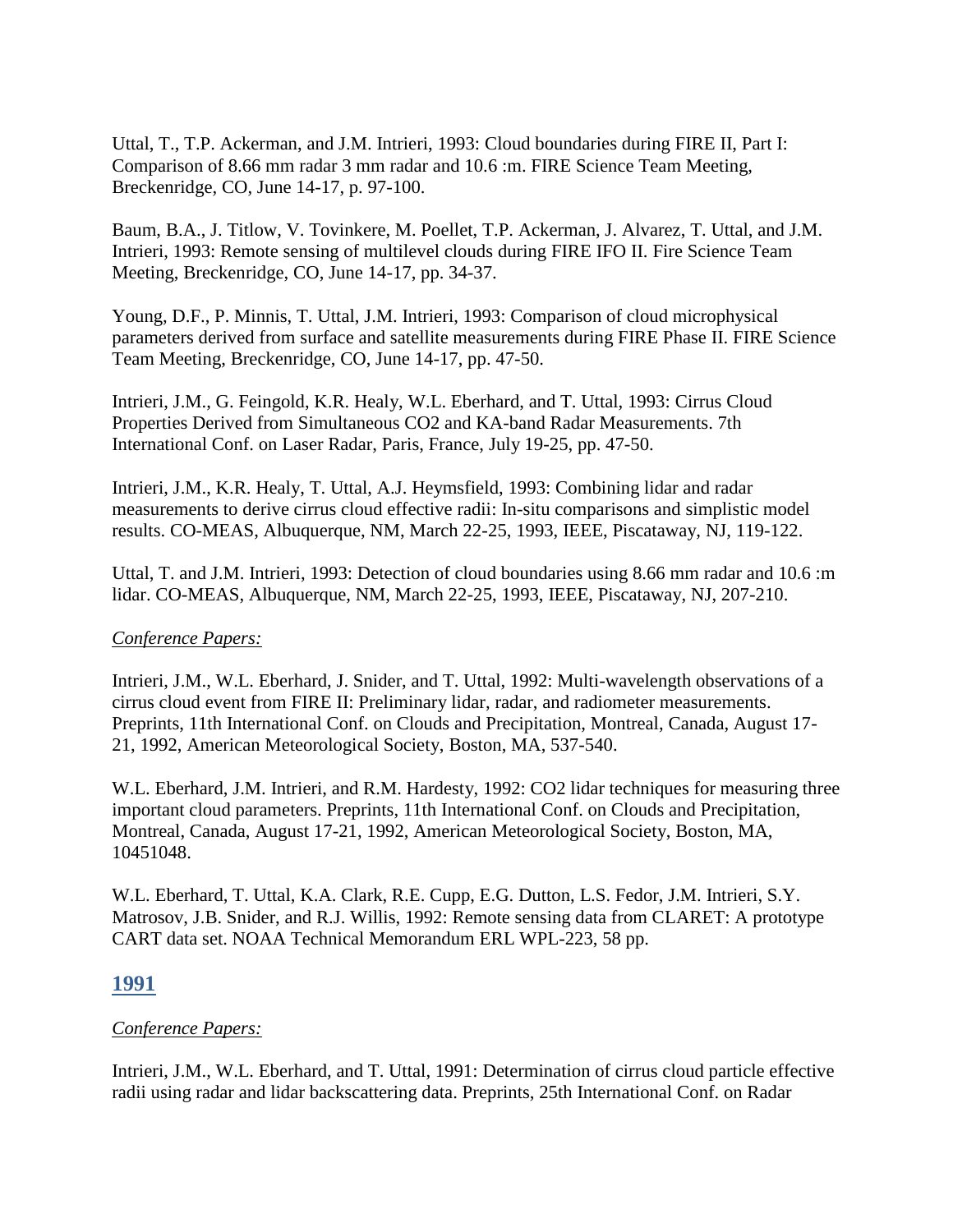Meteor., Paris, France, June 24-28, 1991, American Meteorological Society, Boston, MA, 809- 812.

Intrieri, J.M., T. Uttal, R.M. Hardesty, W.L. Eberhard, and R.E. Cupp, 1991: Comparison of measurements made with NOAA's CO2 Doppler lidar and 3.2-cm radar. Preprints, 25th International Conf. on Radar Meteor., Paris, France, June 24-28, 1991, American Meteorological Society, Boston, MA, 867-870.

W.L. Eberhard, R.E. Cupp, K.R. Healy, J.M. Intrieri, and R.J. Willis, 1991: Sensing of cloud properties with infrared lidar. Preprints, Special session on laser atmospheric studies, New Orleans, LA, Jan. 13-18, American Meteorological Society, Boston, MA, 452-457.

Olivier, L.D., J.M. Intrieri, and R.M. Banta, 1991: Doppler lidar observations of a land/sea breeze transition on a day with offshore flow. Preprints, 5th Conf. on the Meteor. and Ocean. of the Coastal Zone, Miami, FLA., May 6-9, American Meteorological Society, Boston, 138-142.

Post, M.J., R.M. Banta, W.L. Eberhard, R.M. Hardesty, J.M. Intrieri, 1991: Doppler lidar measurements of tropospheric winds. Conf. Proceedings, Optcon '91, San Jose, CA 3-8 November 1991, Optical Society America, Washington, DC, 69.

Masters Thesis: "Determining Cirrus Cloud Effective Radii Using Lidar and Radar Backscatter Data" Colorado State University, Fort Collins, CO, 82 pp. (October, 1991)

# **1990**

## *Journal Articles:*

Intrieri, J.M., A.J. Bedard, Jr., R.M. Hardesty, 1990: Details of colliding thunderstorm outflow boundaries as observed by Doppler lidar. J. Atmos. Sci., 47, 1081-1098.

Intrieri, J.M., C.G. Little, W.J. Shaw, P.A. Durkee, R.M. Banta, and R.M. Hardesty, 1990: The land/Sea Breeze Experiment (LASBEX). Bull. Amer. Meteor. Soc., 71, 656-664.

D.B. Parsons, M.A. Shapiro, R.M. Hardesty, and J.M. Intrieri, 1990: The finescale structure of a west Texas dryline. Mon. Wea. Rev., 119, 1242-1258.

## *Conference Papers:*

Intrieri, J.M., and L.D. Olivier, 1990: Life cycle of the land/sea breeze. Proceedings, 4th Conf. on Mesoscale Processes, Boulder, CO 25-29 June 1990, American Meteorological Society, Boston, MA, 116-117.

R.M. Banta, L.D. Olivier, and J.M. Intrieri, 1990: Doppler lidar observations of the 9 January 1989 severe downslope windstorm in Boulder, Colorado. Preprints, 5th Conf. on Mountain Meteorology, Boulder, CO, 25-29 June 1990, American Meteorological Society, Boston, MA, 68-69.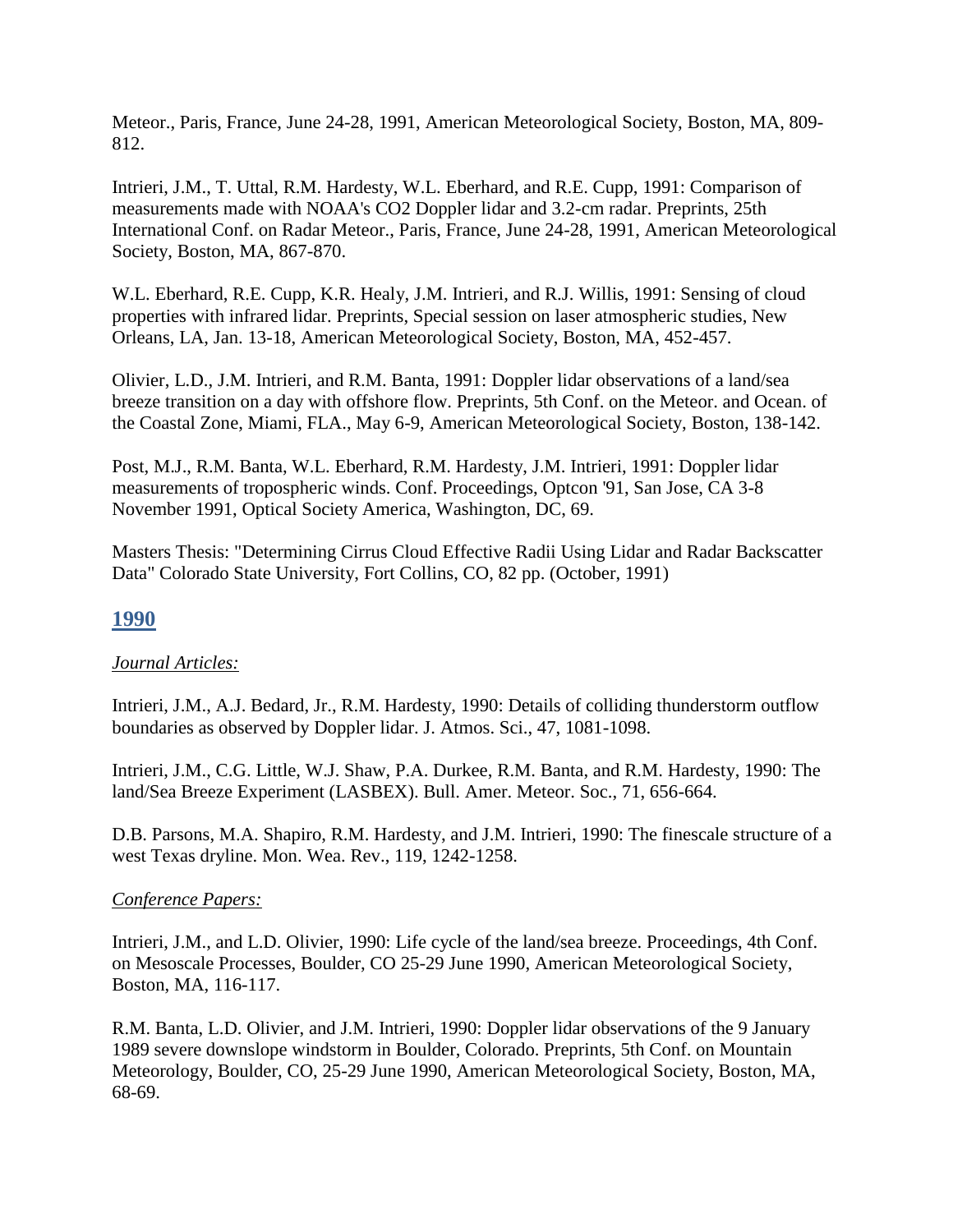Intrieri, J.M., W.L. Eberhard, G.L. Stephens, 1990: Preliminary comparison of lidar and a radar backscattered returns as a means of assessing cirrus radiative properties. Preprints, 7th Conf.on Atmos. Radiation, San Francisco, CA, 23-27 July, 1990, American Meteorological Society, Boston, MA, 354-356.

W.L. Eberhard, T. Uttal, J.M. Intrieri, R.W. Willis, 1990: Cloud parameters from IR lidar and other instruments: CLARET design and preliminary results. Preprints, 7th Conf.on Atmos. Radiation, San Francisco, CA, 23-27 July, 1990, American Meteorological Society, Boston, MA, 343-348.

Uttal, T., R.A. Kropfli, W.L. Eberhard, and J.M. Intrieri, 1990: Observations of mid-latitude, continental cirrus clouds using and X-band radar: Comparisons to ruby and CO2 lidar observations. Preprints, 7th Conf.on Atmos. Radiation, San Francisco, CA, 23-27 July, 1990, American Meteorological Society, Boston, MA, 349-353.

W.L. Eberhard, R.E. Cupp, R.M. Hardesty, J.M. Intrieri, and R.J. Willis, 1990: Design and preliminary results from the Cloud Lidar and Radar Exploratory Test (CLARET), Proceedings, Optical Remote Sensing of the Atmos. Topical Meeting, Incline Village, NV, 12-15 February, 1990, Optical Society of America, Washington, DC, 212-214.

Hardesty, R.M., W.L. Eberhard, R.M. Banta, and J.M. Intrieri, 1990: Cloud and air pollution research using pulsed Doppler lidar. Proceedings, 15th International Laser Radar Conference, Tomsk, USSR, 23-27 July, 1990 Institute for Atmospheric Optics, Tomsk, USSR, 299-302.

Parsons, D.B., M.A. Shapiro, R.M. Hardesty, R.J. Zamora, and J.M. Intrieri, 1990: The mesoscale structure of the Texas dryline. preprints, 16th Conf. on Severe Local Storms, Kananaskis Park, Alberta, 22-26 October, 1990, American Meteorological Society, MA 232-233.

## **1989**

## *Conference Papers:*

Intrieri, J.M., 1989: Density currents in the atmosphere as observed by the NOAA Doppler lidar. SPIE, 1062-1065.

## **1988 /1987**

## *Conference Papers:*

Intrieri, J.M., A.J. Bedard, Jr., R.M. Hardesty, 1988: Doppler lidar observations of colliding outflow boundaries. 15th Conference on Severe Local Storms, 22-26 February, 1988, Baltimore, MD, American Meteorological Society, Boston, MA, 249-252.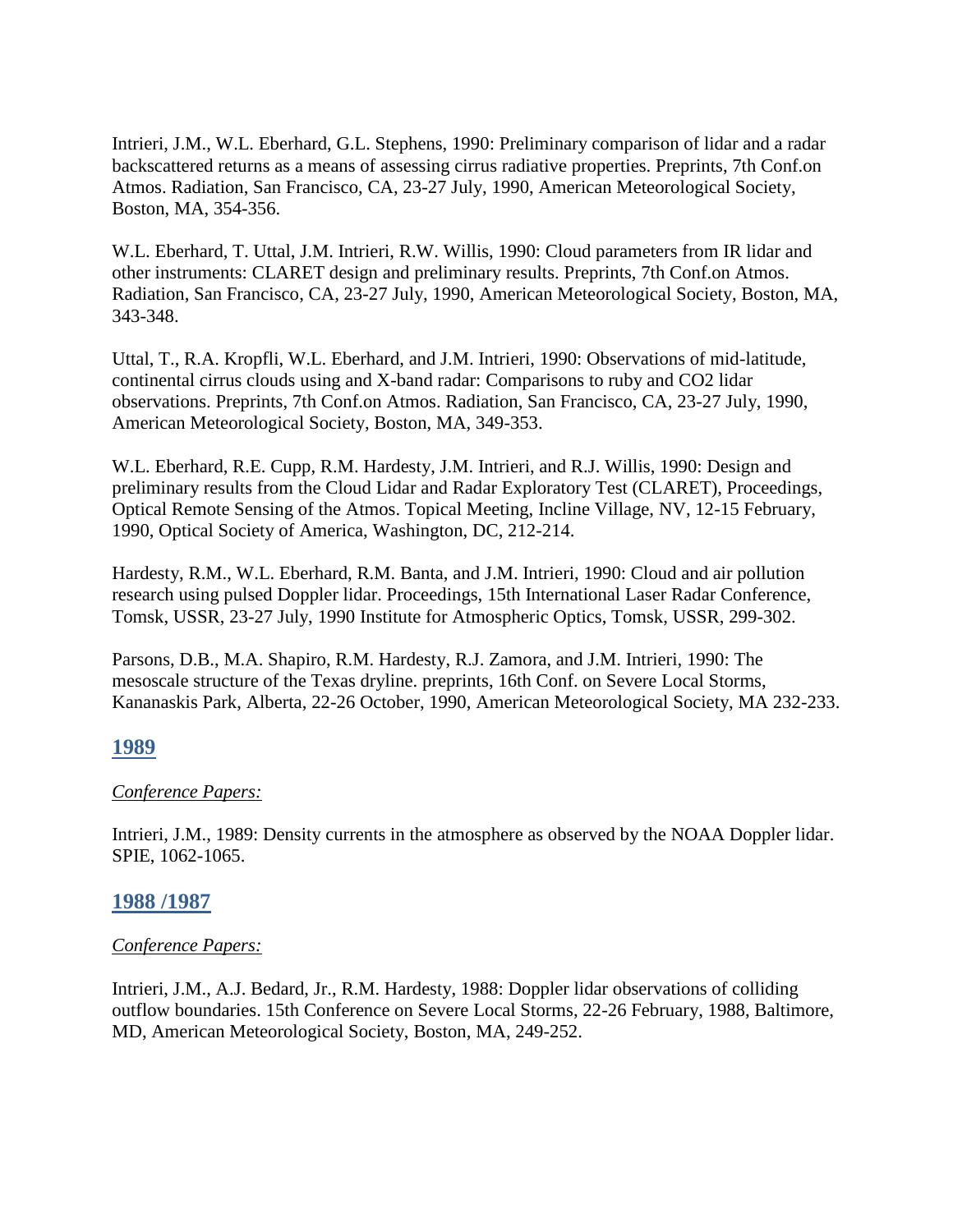Bedard, A.J., Jr., J.M. Intrieri, and B.F. Weber, 1988: Measurements of small-scale phenomena during Mesogamma 86. 15th Conference on Severe Local Storms, 22-26 February, 1988, Baltimore, MD, American Meteorological Society, Boston, MA, 245-248.

R.M. Hardesty, R.E. Cupp, M.J. Post, T.R. Lawrence, J.M. Intrieri, and P.J. Neiman, 1988: A ground-based, injection-locked, pulsed TEA laser for atmospheric wind measurements. SPIE 89, 23-28.

Bedard, A.J., Jr., G.E. Greene, J.M. Intrieri, and R. Rodriguez, 1988: On the feasibility and value of detecting and characterizing avalanches remotely by monitoring radiated sub-audible atmospheric sound at long distances. Snow Engineering Conference, Santa Barbara, CA.